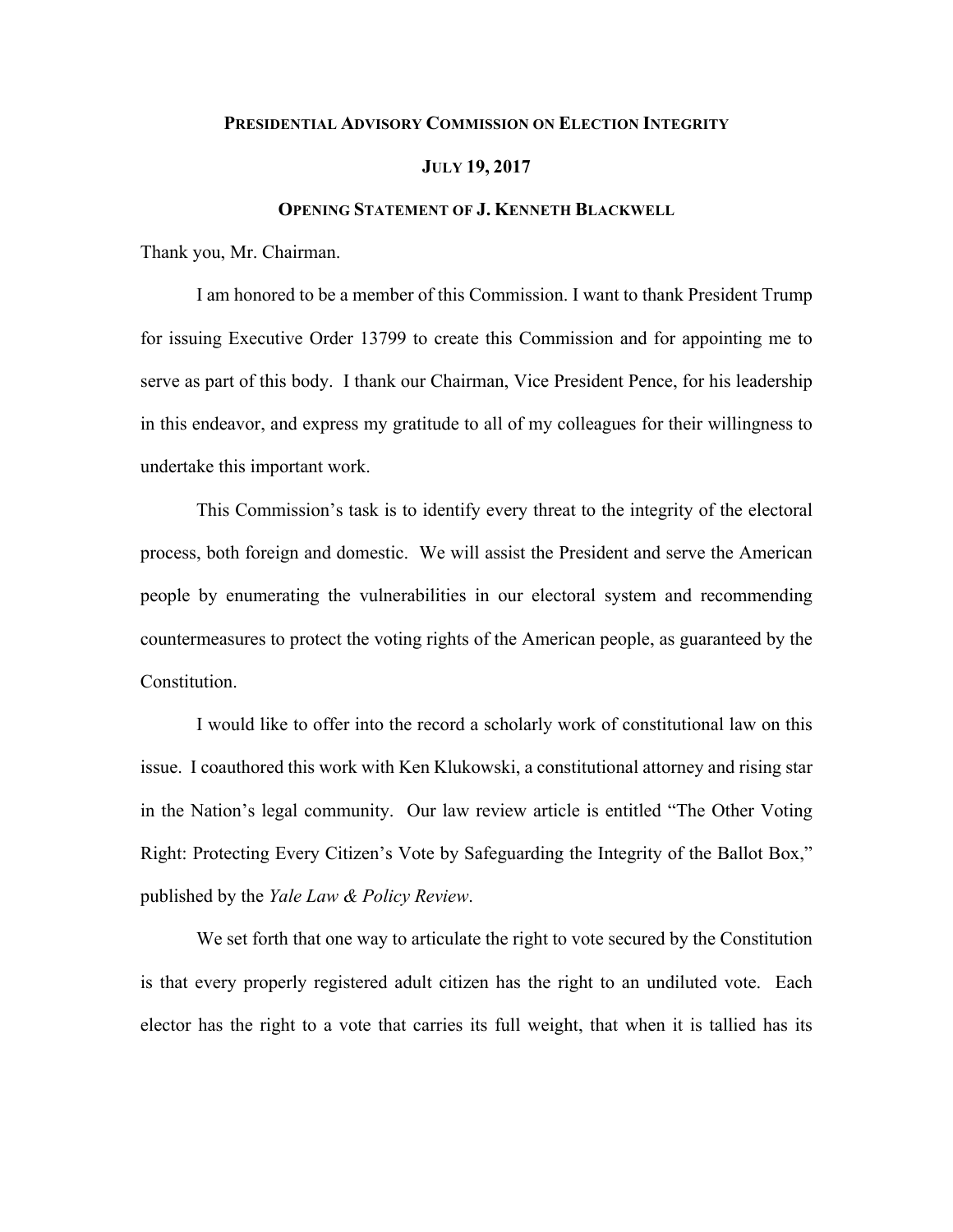maximum, proper effect to give that citizen a full voice in determining who among us will be entrusted with the powers of government for a term of office.

As we explain in our law review article, this really means the Constitution secures two voting rights. The first is the one we talk about most often: the franchise, the right to cast a ballot on Election Day. Most voting laws combat abuses rooted in the past that denied Americans access to the voting booth.

But there is a second right that accompanies the right to cast a ballot, and that is the right for a citizen's legal ballot not to be diluted or cancelled out by anyone else's illegal activity. That illegal activity could be voter fraud by casting a ballot in more than one precinct or State. It could be a noncitizen voting; whether that noncitizen is a legal alien or an illegal alien, if they are not citizens, then their ballots dilute the votes of American citizens. That illegal activity could be voter intimidation, or voter registration fraud. Or it could be foreign interference in our elections, whether from Russia, China, North Korea, Iran, or any other foreign power. This other voting right is a fundamental constitutional right against any such dilution or cancellation, and it is our Commission's work and our mandate from the President of the United States to identify these threats and safeguard against them.

Another topic explored in this scholarly writing is that voting is perhaps the only fundamental right secured by the Constitution that is also a citizen's duty. We all have the right to the free exercise of religion or to keep and bear arms, for example, but our form of government does not impose them upon us as duties. But when it comes to voting, the Constitution enables "election officials to presume that public-spirited citizens with due